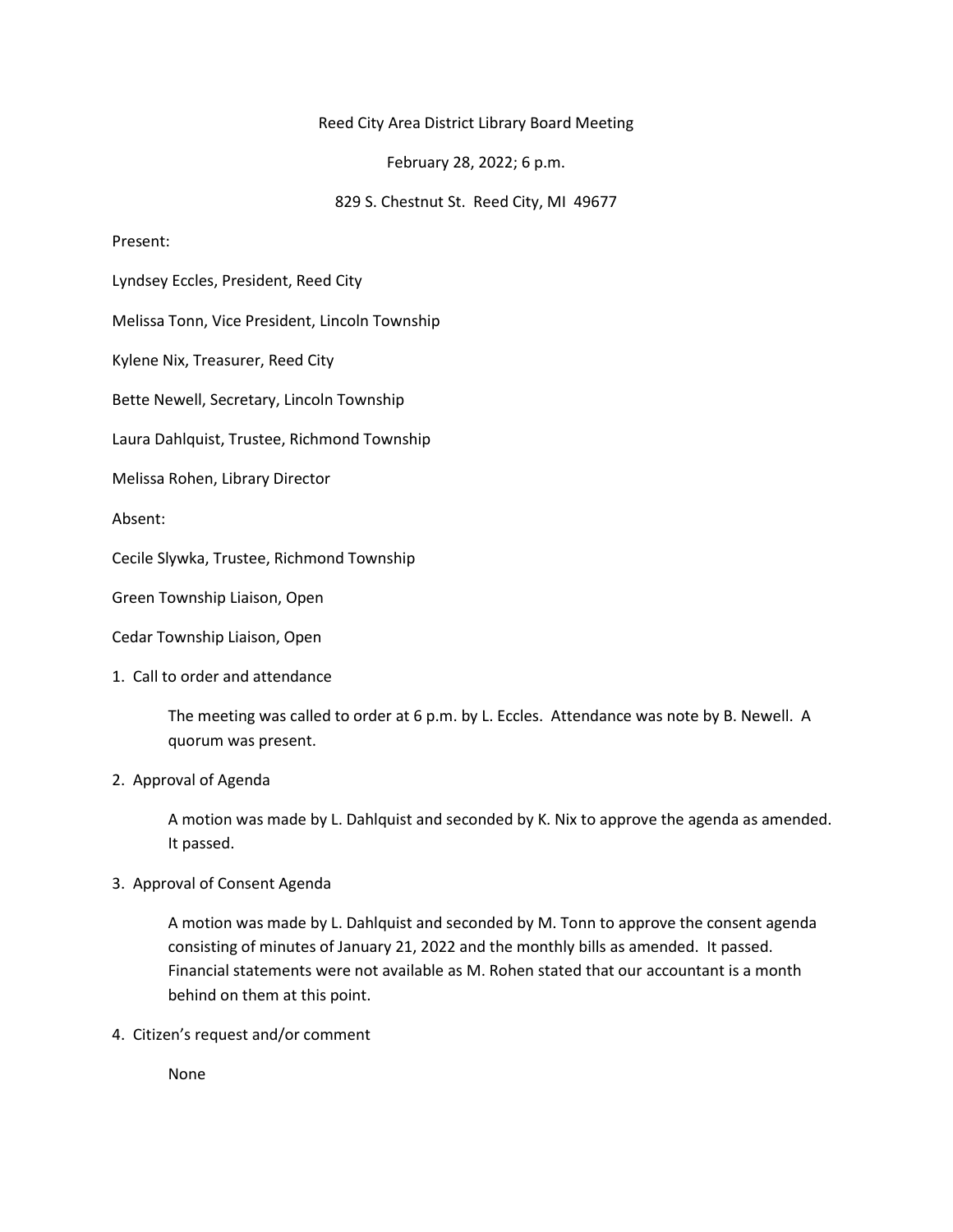#### 5. Board President Comments

- L. Eccles made remarks about the Business after Five event.
- 6. Standing Committee Reports
	- A. Budget and Finance Committee- will meet on March 10, 2022 at 3:30 p.m. at the library.
	- B. Digital Sign Committee- will meet after they receive a soon expected quote.
	- C. Building Committee- will plan a meeting in the spring.
	- D. Strategic Plan Committee- will plan to meet in April after survey results are in

E. Millage Committee- L. Eccles will contact Shirley from Kent County District Library Friends this month, about millage strategies.

- F. HR Committee- will meet in April.
- 7. Director's Reports-available at the library or on the website.

## 8. Ongoing Business

- A. Window Update-this is tabled until next month when M. Rohen can meet with Phil Noreen.
- B. Grant Opportunites-no new ideas for grants were announced.
- C. Election and Committee Assignments

A motion was made by M. Tonn and seconded by L. Dahlquist to approve B. Newell as secretary and a member of the Building Improvement, HR and Policy, and Millage committees. It passed.

#### 9. New Business

- A. Changing meeting date-tabled until next month.
- B. Community Floor clean/wax costs.

L. Eccles and M. Rohen reported on the estimate of one floor cleaning person who looked at the community room floor. Another recommendation was received from B. Newell. Further quotes will be obtained.

C. Removal of plastic dividers at the circulation desk and opening the water fountains.

The Board agreed to the removal of the plastic dividers and also to open the water fountains.

D. Richard C. Allen Living Trust